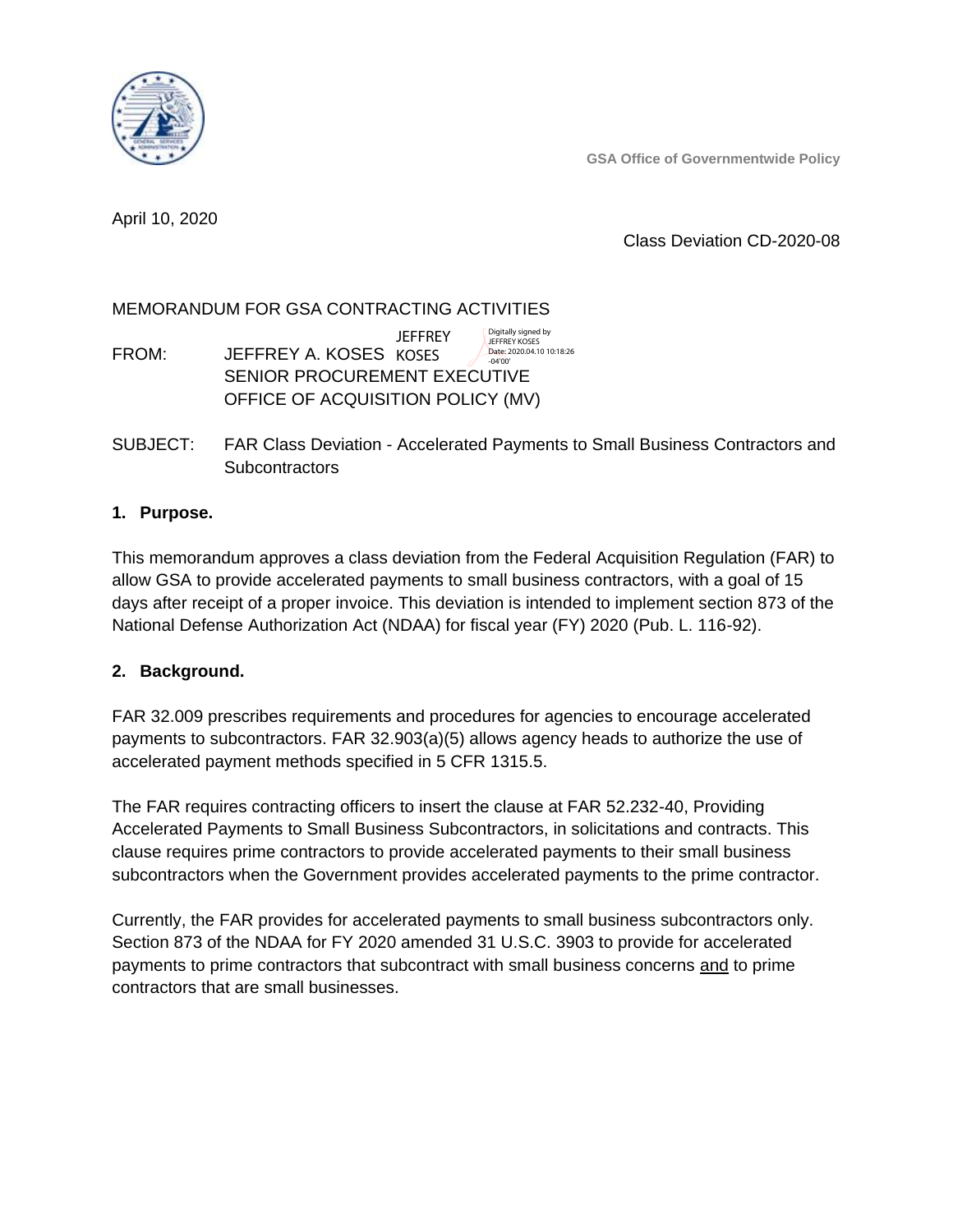This class deviation will –

- 1) provide accelerated payments to prime contractors that are small businesses;
- 2) establish a goal of 15 days after receipt of a proper invoice for payments to prime contractors that are small business and prime contractors that subcontract with a small business concern; and
- 3) prohibit prime contractors from charging consideration or a fee to subcontractors when issuing accelerated payments.

# **3. Authority.**

This class deviation is issued under the authority of FAR 1.404. Civilian Agency Acquisition Council [\(CAAC\) Letter 2020-02,](https://www.acquisition.gov/sites/default/files/page_file_uploads/CAAC-Letter-2020-02-Accelerated-payments-to-SB-contractors-and-subcontractors040620-1.pdf) Class Deviation from the Federal Acquisition Regulation (FAR) to provide for accelerated payments to small business contractors and subcontractors, issued April 6, 2020 serves at the consultation with the CAAC Chair.

# **4. Applicability.**

This class deviation applies to all contracts and orders where GSA is the only agency making payments. The deviation does not apply to Federal Supply Schedule contracts or Multi-agency Contracts.

## **5. Deviation.**

This deviation implements statutory law that encourages accelerated payments to prime contractors that are small businesses in addition to accelerated payments to prime contractors that subcontract with small business concerns addressed in FAR Part 32, Contract Financing.

When buying commercial items under FAR part 12, contracting officers shall use:

- 52.212-5, Contract Terms and Conditions Required To Implement Statutes or Executive Orders—Commercial Items (DEVIATION APR 2020), in place of 52.212-5, Contract Terms and Conditions Required To Implement Statutes or Executive Orders— Commercial Items (MAR 2020); and
- 52.244-6, Subcontracts for Commercial Items (DEVIATION APR 2020) in place of 52.244-6, Subcontracts for Commercial Items (AUG 2019).

When buying non commercial items using simplified approval procedures in FAR part 13, contracting officers shall use:

● 52.213-4, Terms and Conditions—Simplified Acquisitions (Other Than Commercial Items) (DEVIATION APR 2020) in place of 52.213-4, Terms and Conditions—Simplified Acquisitions (Other Than Commercial Items) (JAN 2020).

When buying non commercial items without FAR part 13, contracting officers shall use: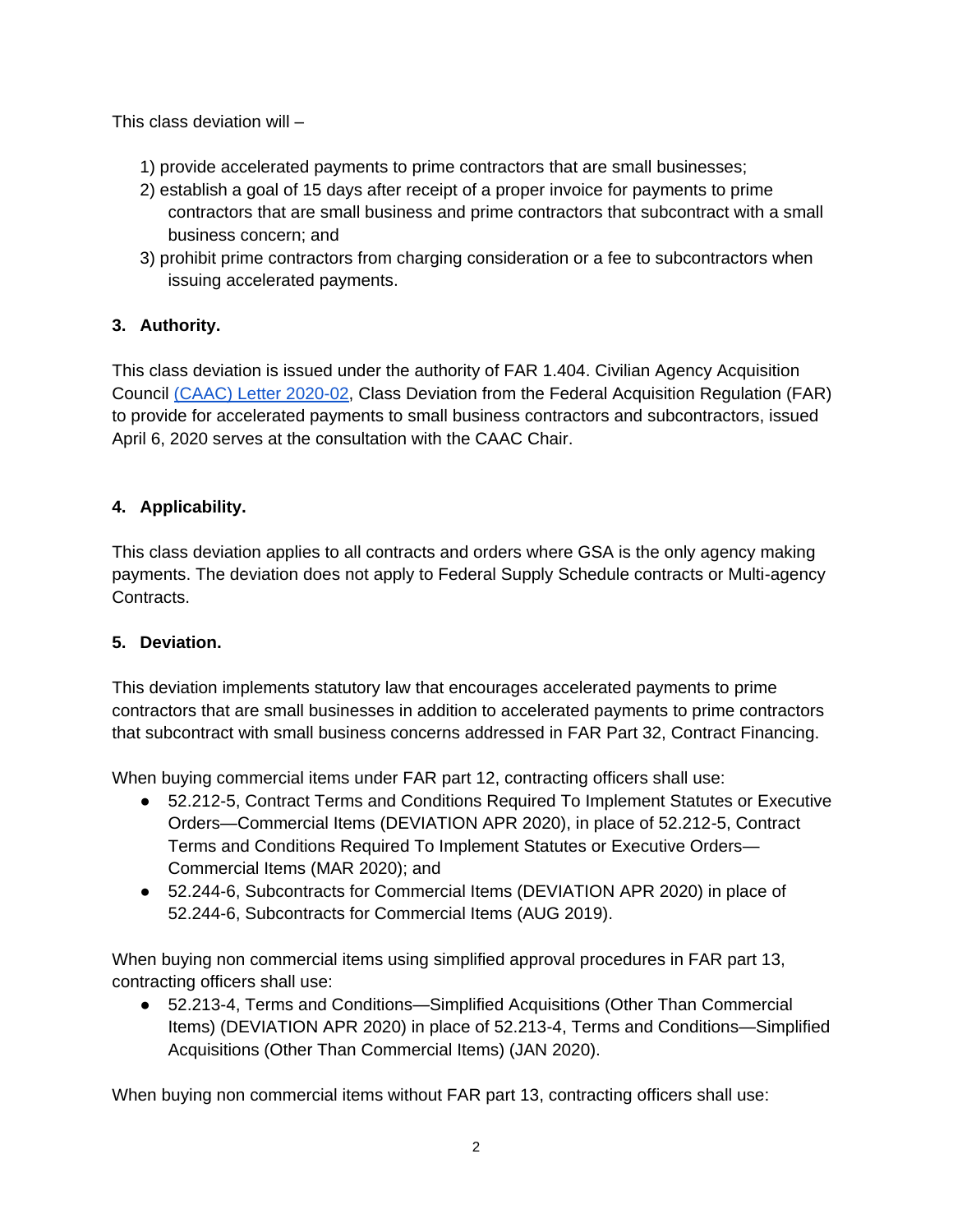● 52.232-40, Providing Accelerated Payments to Small Business Subcontractors (DEVIATION APR 2020) in place of 52.232-40, Providing Accelerated Payments to Small Business Subcontractors (DEC 2013).

See Attachment A for the deviated clauses and changes in the FAR text as revised by this deviation.

# **6. Effective Date.**

This deviation is effective immediately and remains in effect until rescinded or incorporated into the FAR.

# **7. Point of Contact.**

Questions regarding this class deviation may be directed to [GSARPolicy@gsa.gov.](mailto:GSARPolicy@gsa.gov)

**Attachment** Attachment A – Line-In/Line-Out: FAR Text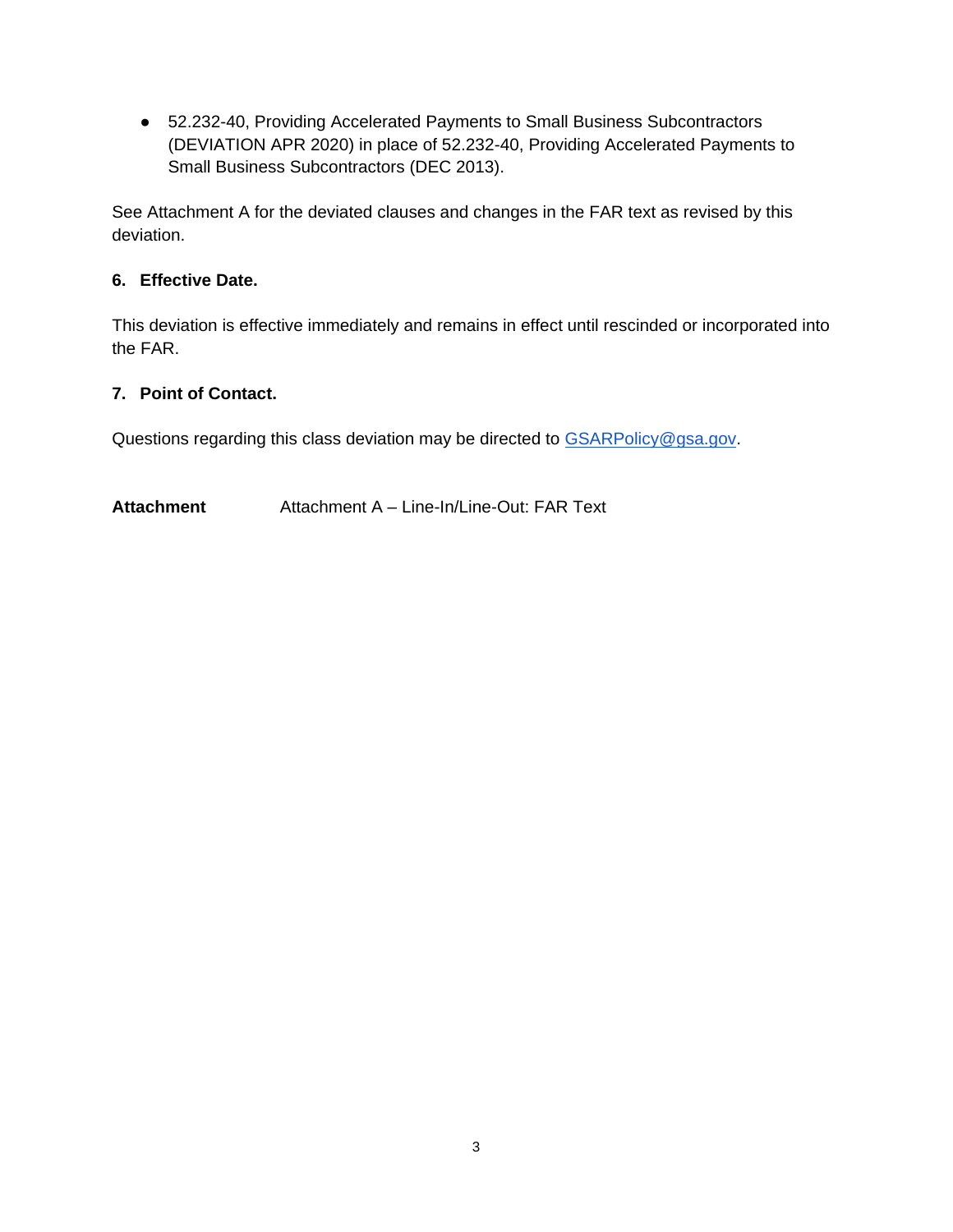# **ATTACHMENT A**

## **FAR DEVIATION LINE-IN/LINE-OUT TEXT FOR CLASS DEVIATION CD-2020-08**

#### **FAR Baseline: FAC 2020-05 effective 03/30/2020**

• Additions to baseline made by deviation are indicated by **[bold text in brackets]**

• Deletions to baseline made by deviation are indicated by strikethroughs

• Five asterisks (\* \* \* \* \*) indicate that there are no revisions between the preceding and following parts or sections

• Three asterisks (\* \* \*) indicate that there are no revisions between the material shown within a section and subsection or subsection

## **PART 12—ACQUISITION OF COMMERCIAL ITEMS**

**\* \* \* \* \***

**Subpart 12.3—Solicitation Provisions and Contract Clauses for the Acquisition of Commercial Items**

**\* \* \* \* \***

**12.301 Solicitation provisions and contract clauses for the acquisition of commercial items.**

**\* \* \* \* \***

(d) **\* \* \***

(12) Insert the clause at 52.232-40, Providing Accelerated Payments to Small Business Subcontractors, as prescribed in 32.009-2.

**\* \* \* \* \***

#### **PART 32—CONTRACT FINANCING**

**\* \* \* \* \***

32.009Providing accelerated payments to small business **[contractors and to prime contractors that subcontract with a small business concern]**subcontractors.

32.009-1 General.

**[(a) Pursuant to 31 U.S.C. 3903(a) and 10 U.S.C. 2307(a), agencies shall provide accelerated payments, to the fullest extent permitted by law, with a goal of 15 days after**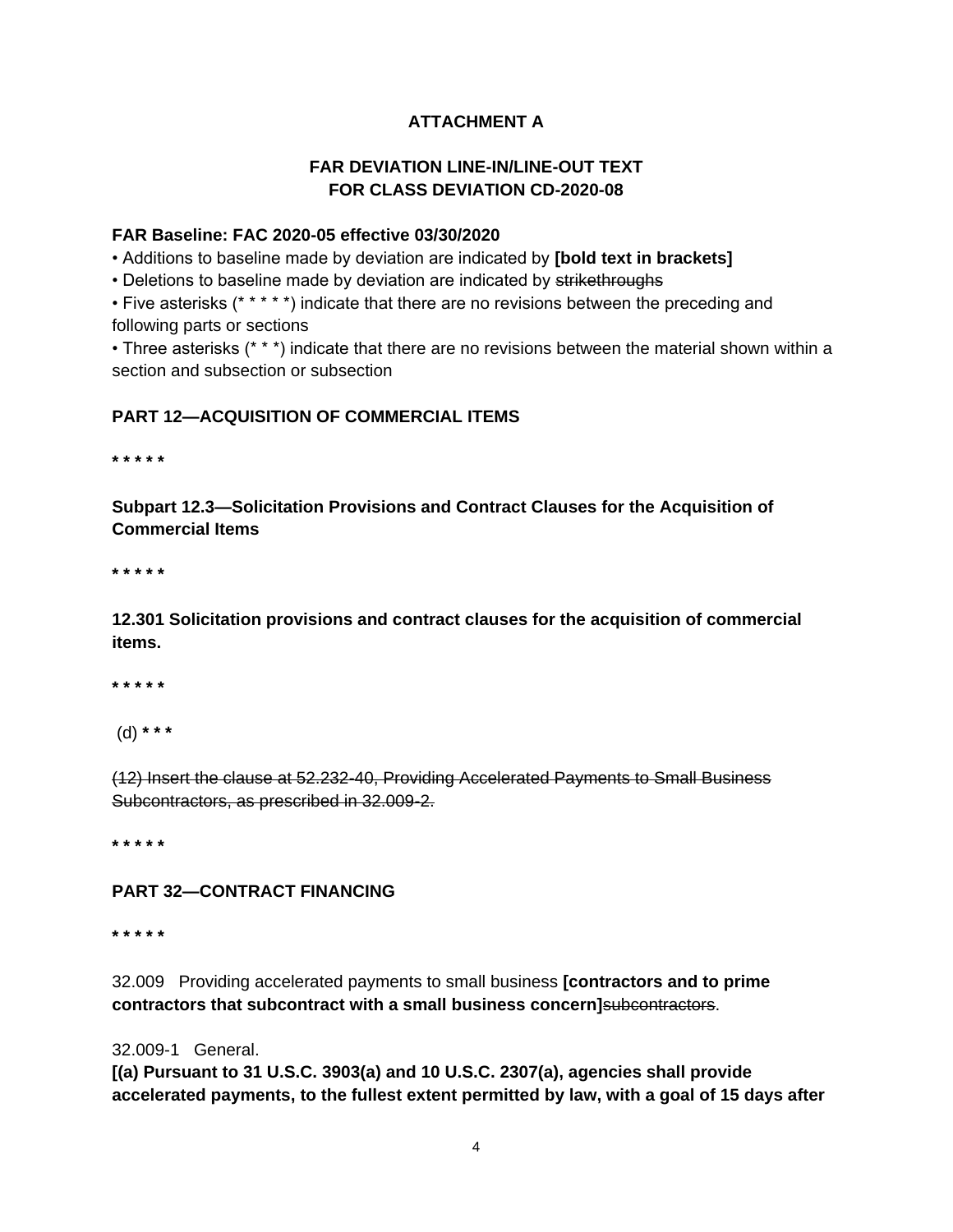**receipt of a proper invoice and all other required documentation, if a specific payment date is not established by contract, to—**

**1) Small business contractors, and**

**2) Prime contractors that subcontract with a small business concern, if the prime contractor agrees to make payments to the small business subcontractor in accordance with the accelerated payment date, to the maximum extent practicable, without any further consideration from or fees charged to the subcontractor.]**Pursuant to the policy provided by OMB Memorandum M-12-16, Providing Prompt Payment to Small Business Subcontractors (and as extended by OMB Memoranda M-13-15 and M-14-10, both titled Extension of Policy to Provide Accelerated Payment to Small Business Subcontractors), agencies shall take measures to ensure that prime contractors pay small business subcontractors on an accelerated timetable to the maximum extent practicable, and upon receipt of accelerated payments from the Government. This acceleration does not provide any new rights under the Prompt Payment Act and does not affect the application of the Prompt Payment Act late payment interest provisions.

**[(b)]** This acceleration does not provide any new rights under the Prompt Payment Act and does not affect the application of the Prompt Payment Act late payment interest provisions.

**\* \* \* \* \***

## **SUBPART 32.9—PROMPT PAYMENT**

**\* \* \* \* \***

#### **32.903 Responsibilities.**

(a) **\* \* \***

 (5) May authorize the use of the accelerated payment methods specified at 5 CFR 1315.5 **[(but see 32.009-1(a))]**.

**\* \* \* \* \***

#### **32.906 Making payments.**

(a) **\* \* \***

 (2) That the use of accelerated payment methods are necessary (see 32.903(a)(5)) **[(but see 32.009-1(a))]**.

**\* \* \* \* \***

#### **PART 52—SOLICITATION PROVISIONS AND CONTRACT CLAUSES**

## **52.212-5** CONTRACT TERMS AND CONDITIONS REQUIRED TO IMPLEMENT STATUTES OR EXECUTIVE ORDERS—COMMERCIAL ITEM **[(DEVIATION APR 2020)]**

**\* \* \* \* \***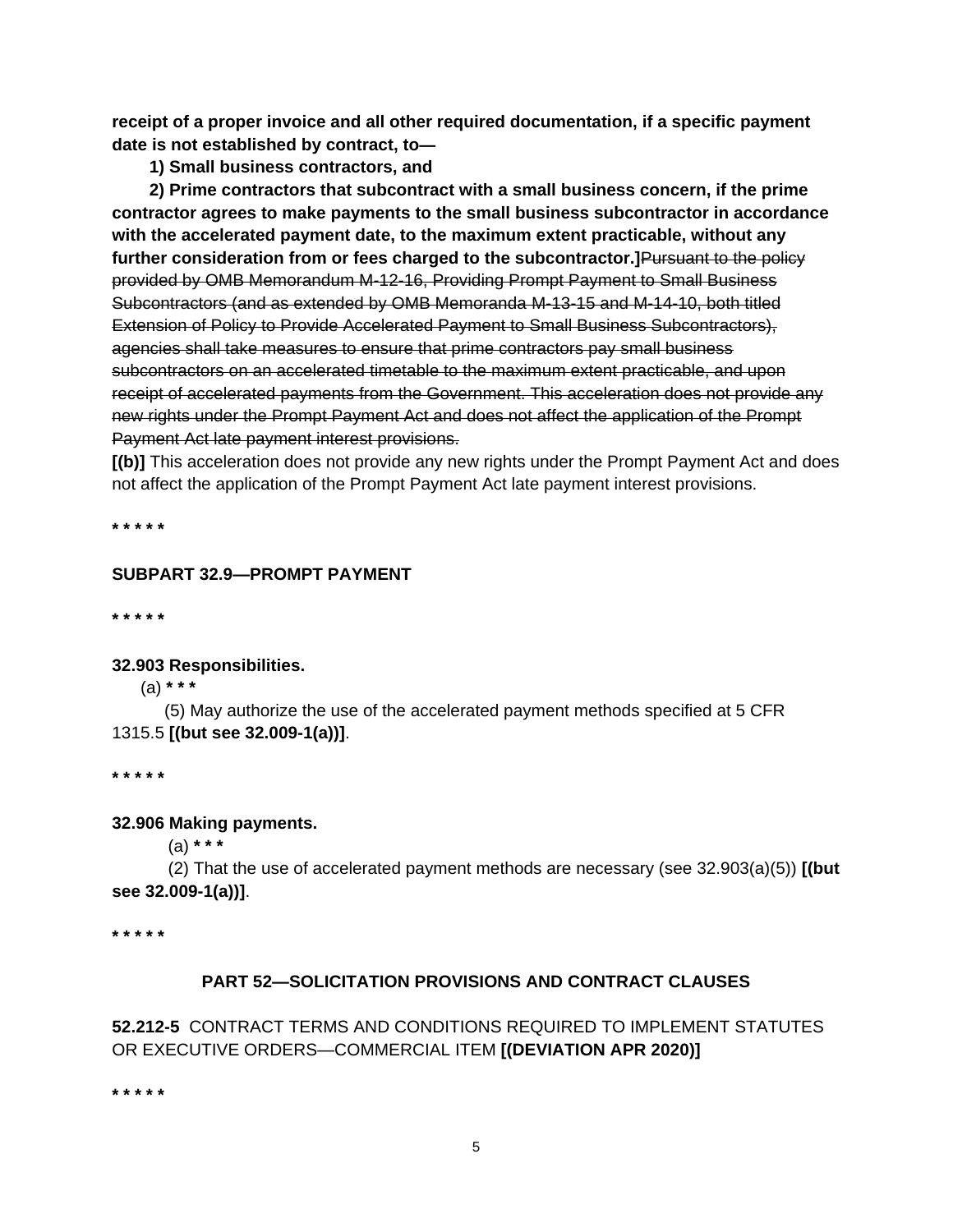(b) **\* \* \***

\_\_ (60) **[52.232-40, Providing Accelerated Payments to Small Business Subcontractors (DEVIATION APR 2020)(31 U.S.C. 3903 and 10 U.S.C. 2307).**

**\_\_ (61)]** 52.239-1, Privacy or Security Safeguards (AUG 1996) (5 U.S.C. 552a).

\_\_ (**[62]**61) 52.242-5, Payments to Small Business Subcontractors (JAN 2017)(15 U.S.C. 637(d)(13)).

\_\_ (**[63]**62)(i) 52.247-64, Preference for Privately Owned U.S.-Flag Commercial Vessels (Feb 2006) (46 U.S.C. Appx. 1241(b) and 10 U.S.C. 2631).

\_\_ (ii) Alternate I (Apr 2003) of 52.247-64.

\_\_ (iii) Alternate II (Feb 2006) of 52.247-64.

**\* \* \* \* \***

## **52.213-4** TERMS AND CONDITIONS—SIMPLIFIED ACQUISITIONS (OTHER THAN COMMERCIAL ITEMS **[(DEVIATION APR 2020)]**

(a)**\* \* \***

(2) **\* \* \***

(vi) 52.232-40, Providing Accelerated Payments to Small Business Subcontractors **[(DEVIATION APR 2020)(31 U.S.C. 3903 and 10 U.S.C. 2307)]**.

**\* \* \* \* \***

(viii) 52.244-6, Subcontracts for Commercial Items **[(DEVIATION APR 2020)]**.

**\* \* \* \* \***

## **52.232-40** PROVIDING ACCELERATED PAYMENTS TO SMALL BUSINESS SUBCONTRACTORS **[(DEVIATION APR 2020)]**

(a)**[(1) In accordance with 31 U.S.C. 3903 and 10 U.S.C. 2307, u]**Upon receipt of accelerated payments from the Government, the Contractor shall make accelerated payments to its small business subcontractors under this contract **[in accordance with the accelerated payment date established]**, to the maximum extent practicable and prior to when such payment is otherwise required under the applicable contract or subcontract, **[with a goal of 15 days]** after receipt of a proper invoice and all other required documentation from the small business subcontractor **[if a specific payment date is not established by contract.**

**(2) The Contractor agrees to make such payments to its small business subcontractors without any further consideration from or fees charged to the subcontractor]**.

(b) The acceleration of payments under this clause does not provide any new rights under the Prompt Payment Act.

(c) Include the substance of this clause, including this paragraph (c), in all subcontracts with